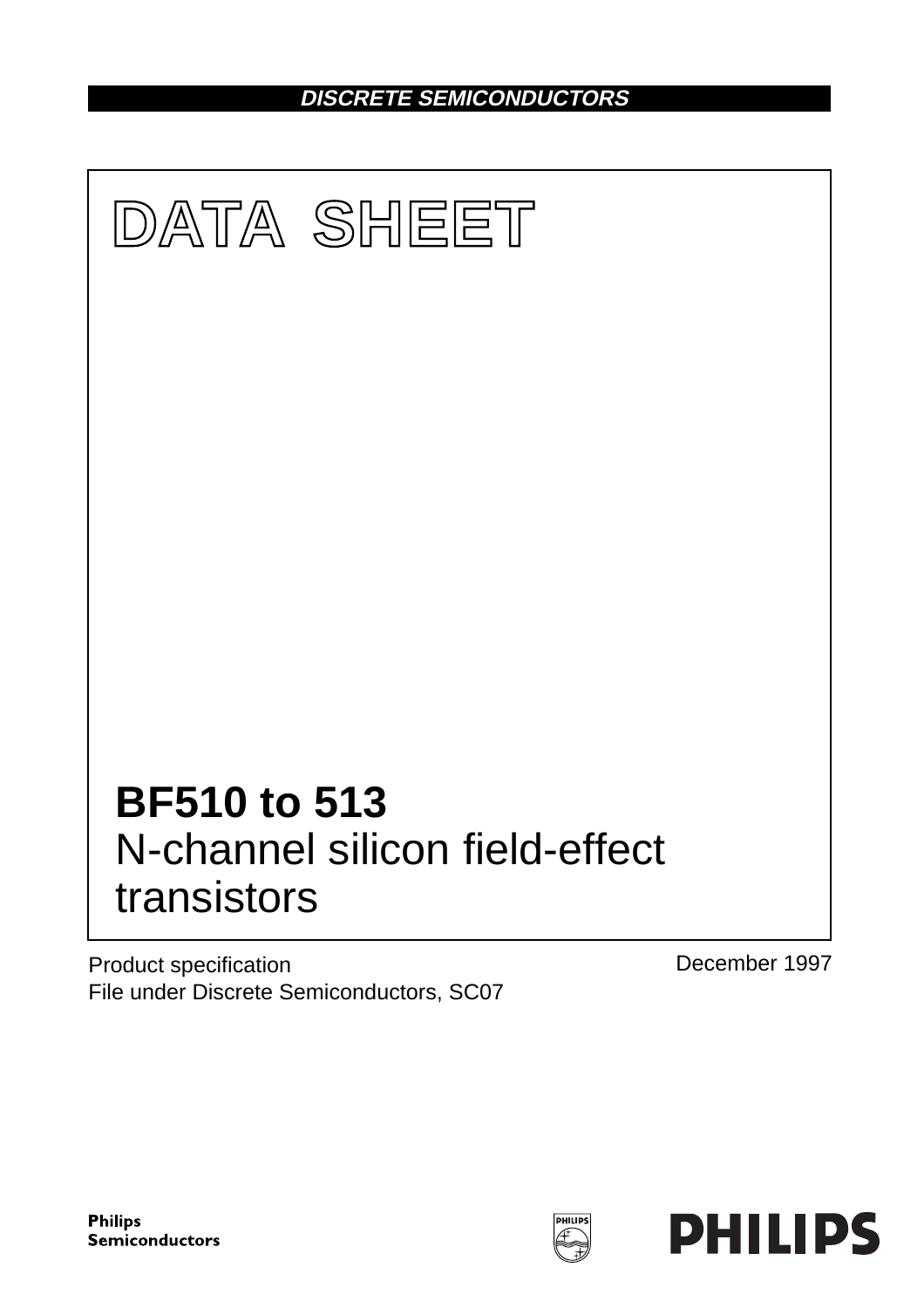## **DESCRIPTION**

Asymmetrical N-channel planar epitaxial junction field-effect transistors in the miniature plastic envelope intended for applications up to the v.h.f. range in hybrid thick and thin-film circuits. Special features are the low feedback capacitance and the low noise figure. These features make the product very suitable for applications such as the r.f. stages in f.m. portables (BF510), car radios (BF511) and mains radios (BF512) or the mixer stage (BF513).

### **PINNING - SOT23**

- $1 = gate$
- $2 = \text{drain}$
- $3 =$ source

## **MARKING CODE**

BF510 = S6p BF511 = S7p BF512 = S8p BF513 = S9p



## **QUICK REFERENCE DATA**

| Drain-source voltage                      | <b>V<sub>DS</sub></b>   | max.     | 20           |     |     | V               |        |
|-------------------------------------------|-------------------------|----------|--------------|-----|-----|-----------------|--------|
| Drain current (DC or average)             | ΙD                      | max.     |              |     | 30  |                 | mA     |
| Total power dissipation                   |                         |          |              |     |     |                 |        |
| up to $T_{amb} = 40 °C$                   | $P_{\text{tot}}$        | max.     | 250          |     |     | mW              |        |
|                                           |                         |          | <b>BF510</b> | 511 | 512 | 513             |        |
| Drain current                             |                         | $\rm{>}$ | 0.7          | 2.5 | 6   | 10 <sup>°</sup> | mA     |
| $V_{DS} = 10 V$ ; $V_{GS} = 0$            | <b>I</b> <sub>DSS</sub> | $\,<$    | 3.0          | 7.0 | 12  |                 | 18 mA  |
| Transfer admittance (common source)       |                         |          |              |     |     |                 |        |
| $V_{DS}$ = 10 V; $V_{GS}$ = 0; f = 1 kHz  | $ y_{fs} $              | $\geq$   | 2.5          | 4   | 6   |                 | 7 mS   |
| Feedback capacitance                      |                         |          |              |     |     |                 |        |
| $V_{DS}$ = 10 V; $V_{GS}$ = 0             | $C_{rs}$                | typ.     | 0.3          | 0.3 |     |                 | $-$ pF |
| $V_{DS}$ = 10 V: $I_D$ = 5 mA             | $C_{rs}$                | typ.     |              |     | 0.3 | $0.3$ pF        |        |
| Noise figure at optimum source admittance |                         |          |              |     |     |                 |        |
| $G_S = 1$ mS; $-B_S = 3$ mS; f = 100 MHz  |                         |          |              |     |     |                 |        |
| $V_{DS}$ = 10 V; $V_{GS}$ = 0             | F                       | typ.     | 1.5          | 1.5 |     |                 | dB     |
| $V_{DS}$ = 10 V; $I_D$ = 5 mA             | F                       | typ.     |              |     | 1.5 | 1.5             | dB     |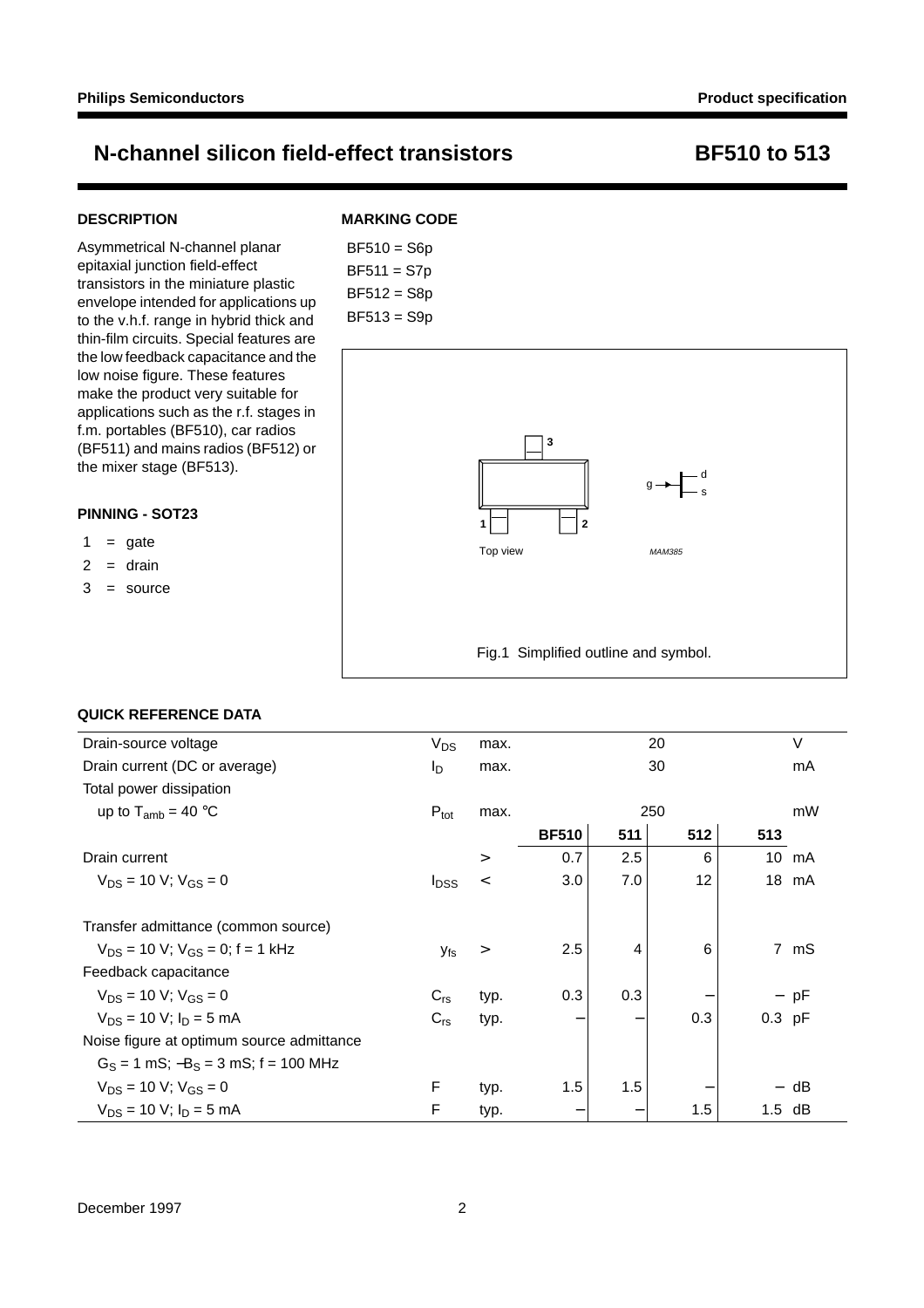| Limiting values in accordance with the Absolute Maximum System (IEC 134) |                  |                    |                 |        |
|--------------------------------------------------------------------------|------------------|--------------------|-----------------|--------|
| Drain-source voltage                                                     | $V_{DS}$         | max.               | 20 V            |        |
| Drain-gate voltage (open source)                                         | V <sub>DGO</sub> | max.               | 20 V            |        |
| Drain current (DC or average)                                            | ΙD               | max.               |                 | 30 mA  |
| Gate current                                                             | $\pm I_G$        | max.               |                 | 10 mA  |
| Total power dissipation up to $T_{amb}$ = 40 °C (note 1)                 | $P_{\text{tot}}$ | max.               |                 | 250 mW |
| Storage temperature range                                                | $T_{\text{stq}}$ | $-65$ to $+150$ °C |                 |        |
| Junction temperature                                                     | T <sub>i</sub>   | max.               | 150 $\degree$ C |        |
| <b>THERMAL RESISTANCE</b>                                                |                  |                    |                 |        |
| From junction to ambient (note 1)                                        | $R_{th i-a}$     | =                  | 430             | K/W    |

### **Note**

1. Mounted on a ceramic substrate of 8 mm  $\times$  10 mm  $\times$  0.7 mm.

## **STATIC CHARACTERISTICS**

 $T_{amb} = 25 °C$ 

|                                                                   |                         |                   | <b>BF510</b> | 511        | 512     | 513      |          |
|-------------------------------------------------------------------|-------------------------|-------------------|--------------|------------|---------|----------|----------|
| Gate cut-off current                                              |                         |                   |              |            |         |          |          |
| $-V_{GS}$ = 0.2 V; V <sub>DS</sub> = 0                            | $-$ <sub>GSS</sub>      | $\,<\,$           | 10           | 10         | 10      | 10       | nA       |
| Gate-drain breakdown voltage                                      |                         |                   |              |            |         |          |          |
| $I_S = 0$ ; $-I_D = 10 \mu A$                                     | $-V_{\rm (BR)GDO}$      | $\gt$             | 20           | 20         | 20      | 20 V     |          |
| Drain current<br>$V_{DS}$ = 10 V; $V_{GS}$ = 0                    | <b>I</b> <sub>DSS</sub> | $\geq$<br>$\,<\,$ | 0.7<br>3.0   | 2.5<br>7.0 | 6<br>12 | 10<br>18 | mA<br>mA |
| Gate-source cut-off voltage<br>$I_D = 10 \mu A$ ; $V_{DS} = 10 V$ | $-V_{(P)GS}$            | typ.              | 0.8          | 1.5        | 2.2     | 3 V      |          |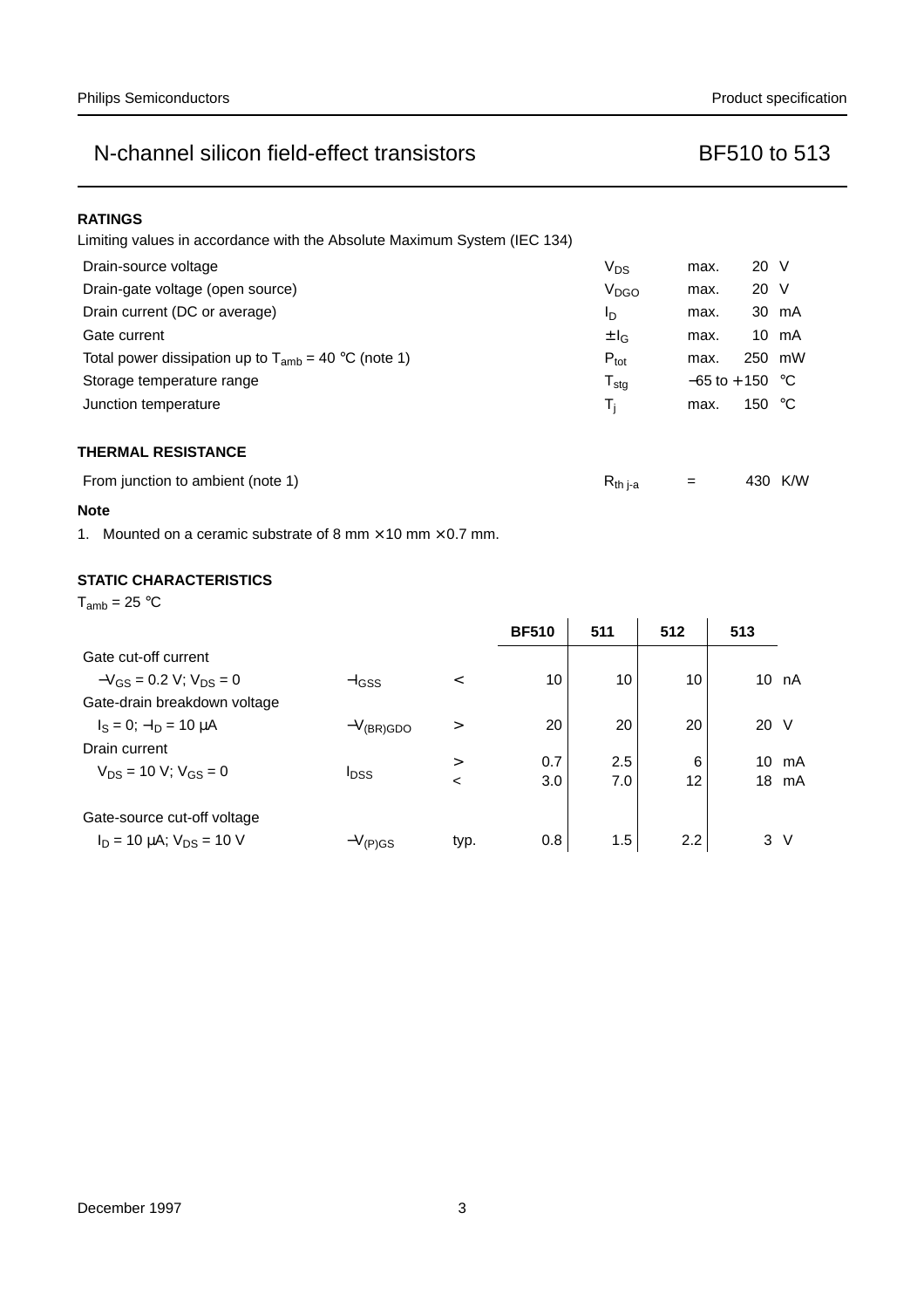| DYNAMIC CHARACTERISTICS |
|-------------------------|
|                         |

| <b>Measuring conditions (common source):</b> | $V_{DS}$ = 10 V; $V_{GS}$ = 0; T <sub>amb</sub> = 25 °C for BF510 and BF511 |         |                                                                      |     |     |             |            |
|----------------------------------------------|-----------------------------------------------------------------------------|---------|----------------------------------------------------------------------|-----|-----|-------------|------------|
|                                              |                                                                             |         | $V_{DS}$ = 10 V; $I_D$ = 5 mA; $T_{amb}$ = 25 °C for BF512 and BF513 |     |     |             |            |
| y-parameters (common source)                 |                                                                             |         | <b>BF510</b>                                                         | 511 | 512 | 513         |            |
| Input capacitance at $f = 1$ MHz             | $C_{\text{is}}$                                                             | $\,<\,$ | 5                                                                    | 5   | 5   |             | 5 pF       |
| Input conductance at $f = 100$ MHz           | $g_{is}$                                                                    | typ.    | 100                                                                  | 90  | 60  |             | 50 $\mu$ S |
| Feedback capacitance at $f = 1$ MHz          |                                                                             | typ.    | 0.4                                                                  | 0.4 | 0.4 | $0.4$ pF    |            |
|                                              | $C_{rs}$                                                                    | $\,<\,$ | 0.5                                                                  | 0.5 | 0.5 |             | $0.5$ pF   |
| Transfer admittance at $f = 1$ kHz           | $ y_{\text{fs}} $                                                           | $\geq$  | 2.5                                                                  | 4.0 | 4.0 |             | $3.5$ mS   |
| $V_{GS} = 0$ instead of $I_D = 5$ mA         | $ y_{fs} $                                                                  | $\geq$  |                                                                      |     | 6.0 |             | 7.0 mS     |
| Transfer admittance at $f = 100$ MHz         | $ y_{\text{fs}} $                                                           | typ.    | 3.5                                                                  | 5.5 | 5.0 |             | 5.0 mS     |
| Output capacitance at $f = 1$ MHz            | $C_{os}$                                                                    | $\,<\,$ | 3                                                                    | 3   | 3   |             | 3 pF       |
| Output conductance at $f = 1$ MHz            | $g_{\rm os}$                                                                | $\,<\,$ | 60                                                                   | 80  | 100 | 120 $\mu$ S |            |
| Output conductance at $f = 100$ MHz          | $g_{os}$                                                                    | typ.    | 35                                                                   | 55  | 70  |             | 90 $\mu$ S |
| Noise figure at optimum source admittance    |                                                                             |         |                                                                      |     |     |             |            |
| $G_S = 1$ mS; $-B_S = 3$ mS;                 |                                                                             |         |                                                                      |     |     |             |            |
| $f = 100$ MHz                                | F                                                                           | typ.    | 1.5                                                                  | 1.5 | 1.5 |             | $1.5$ dB   |



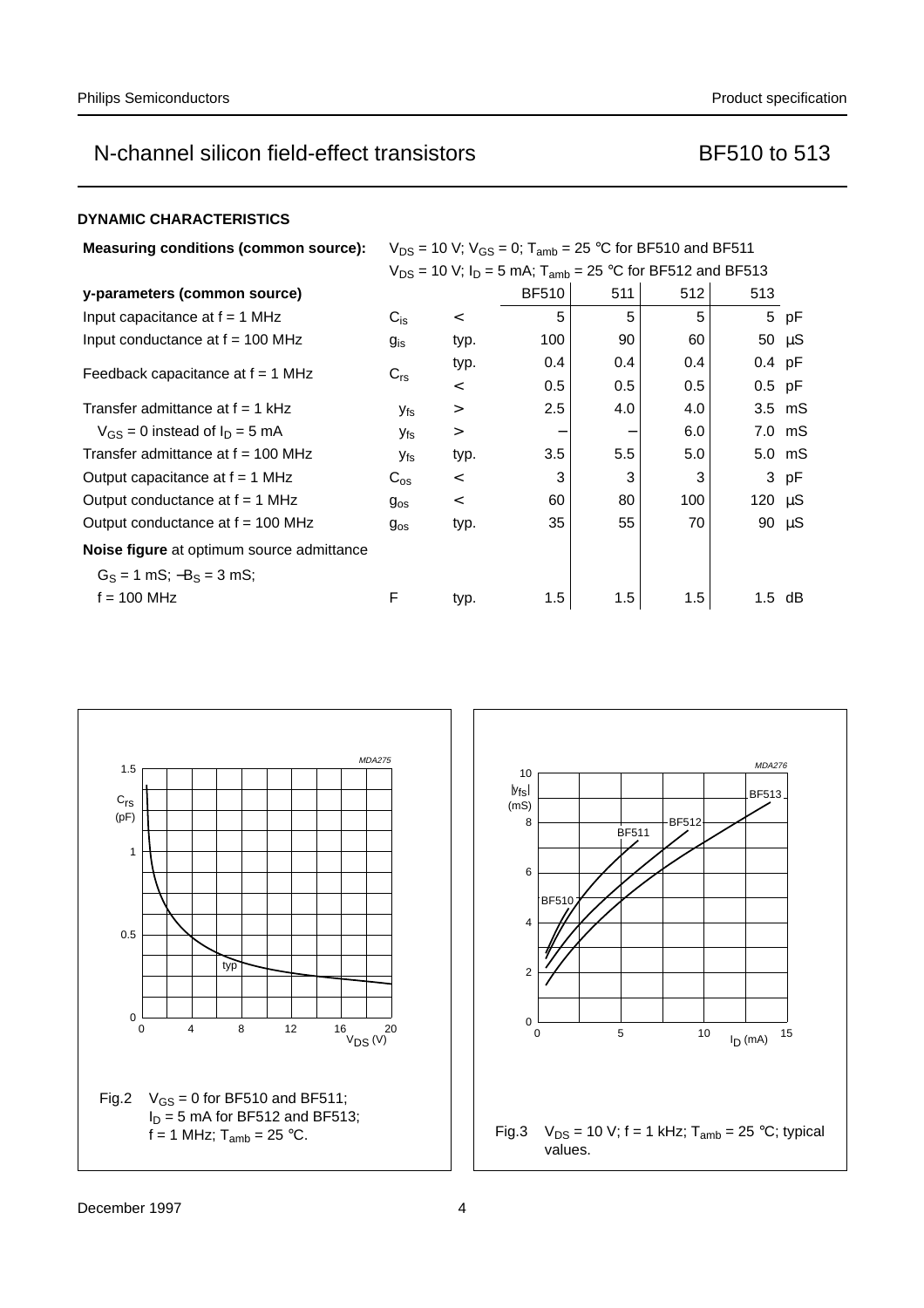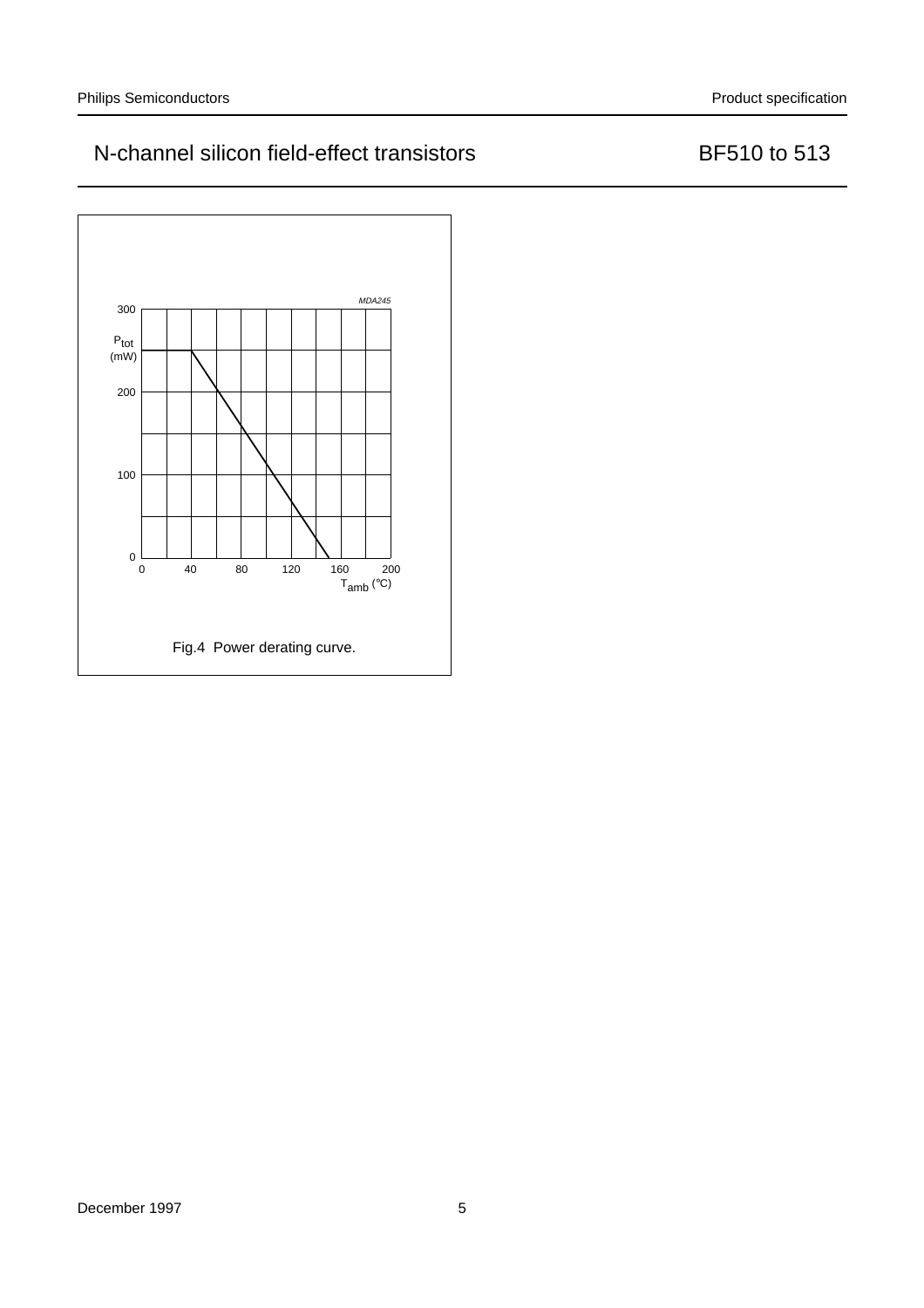## **PACKAGE OUTLINE**